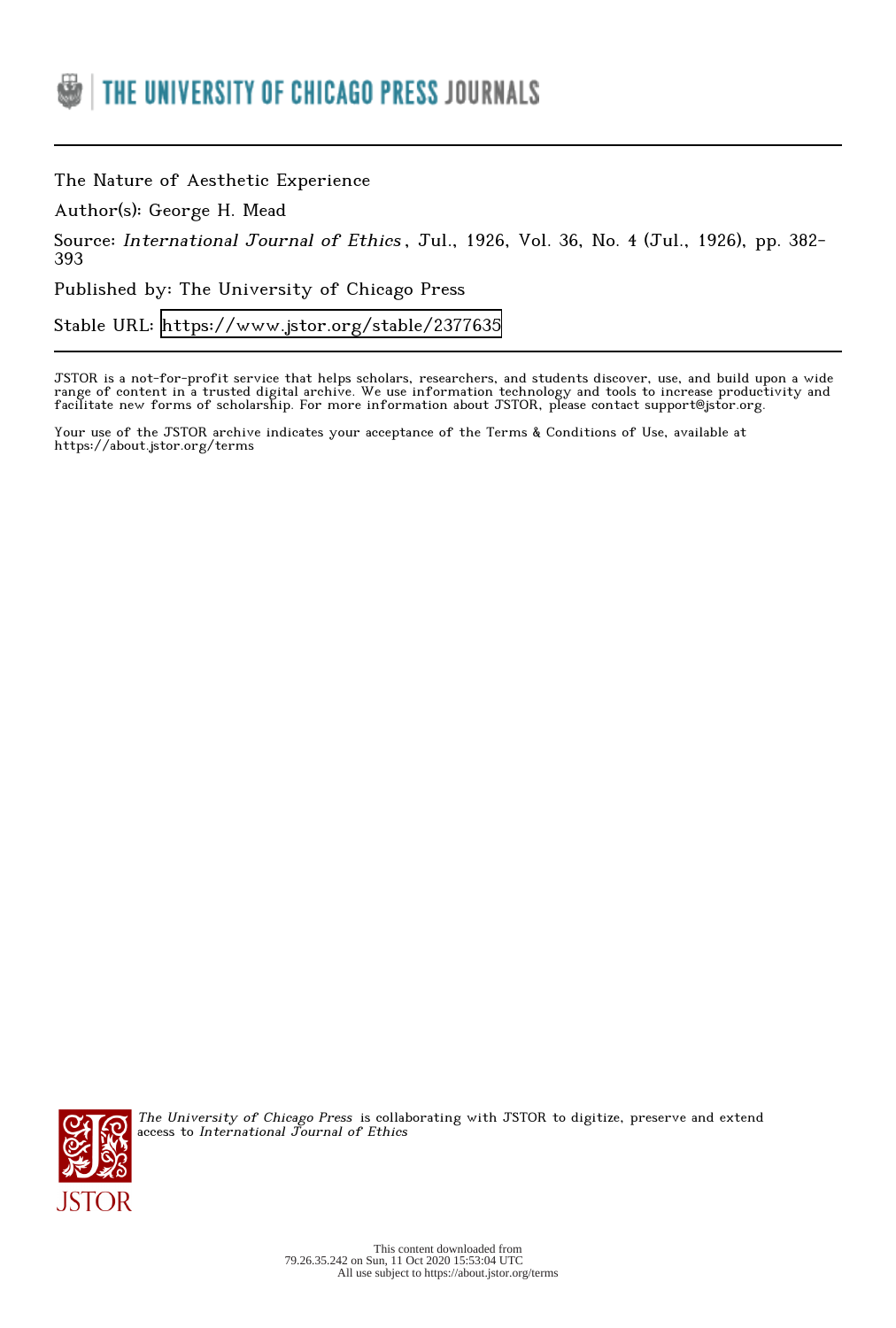## THE NATURE OF AESTHETIC EXPERIENCE<sup>1</sup> GEORGE H. MEAD

 Man lives in a world of Meaning. What he sees and hears means what he will or might handle. The proximate goal of all perception is what we can get our hands upon. If we trav erse the distance that separates us from that which we see or hear and find nothing for the hand to manipulate, the experi ence is an illusion or a hallucination. The world of perceptual reality, the world of physical things, is the world of our con tacts and our manipulations, and the distance experience of the eye and the ear means first of all these physical things.

 Physical things are not only the meaning of what we see and hear; they are also the means we employ to accomplish our ends. They are mediate in both senses. They constitute a meaning of all that lies between us and our most distant horizons, and they are the means and instruments of our con summations. They lie in this mediate fashion between the distant stimuli that initiate our acts and the enjoyments or disappointments that terminate them. They are the proxi mate goal of our sights and sounds, and they are the instru mental stuff in which we embody our ends and purposes.

 Thus on the one hand they constitute the hard physical realities of science, and on the other the material out of which to build the world of our heart's desire, the stuff that dreams are made of.

 It is perhaps the most striking characterization which one can make of the thinking of the Western world since the Ren aissance, that it has separated these two essential aspects of the world, has indeed made them incommensurable. Science informs us with increasing exactness of the 'ultimate elements

<sup>1</sup>I have not made specific acknowledgments in the article to Professor Dewey, but the reader who is familiar with his Experience and Nature will realize that it was written under the influence of that treatise.

382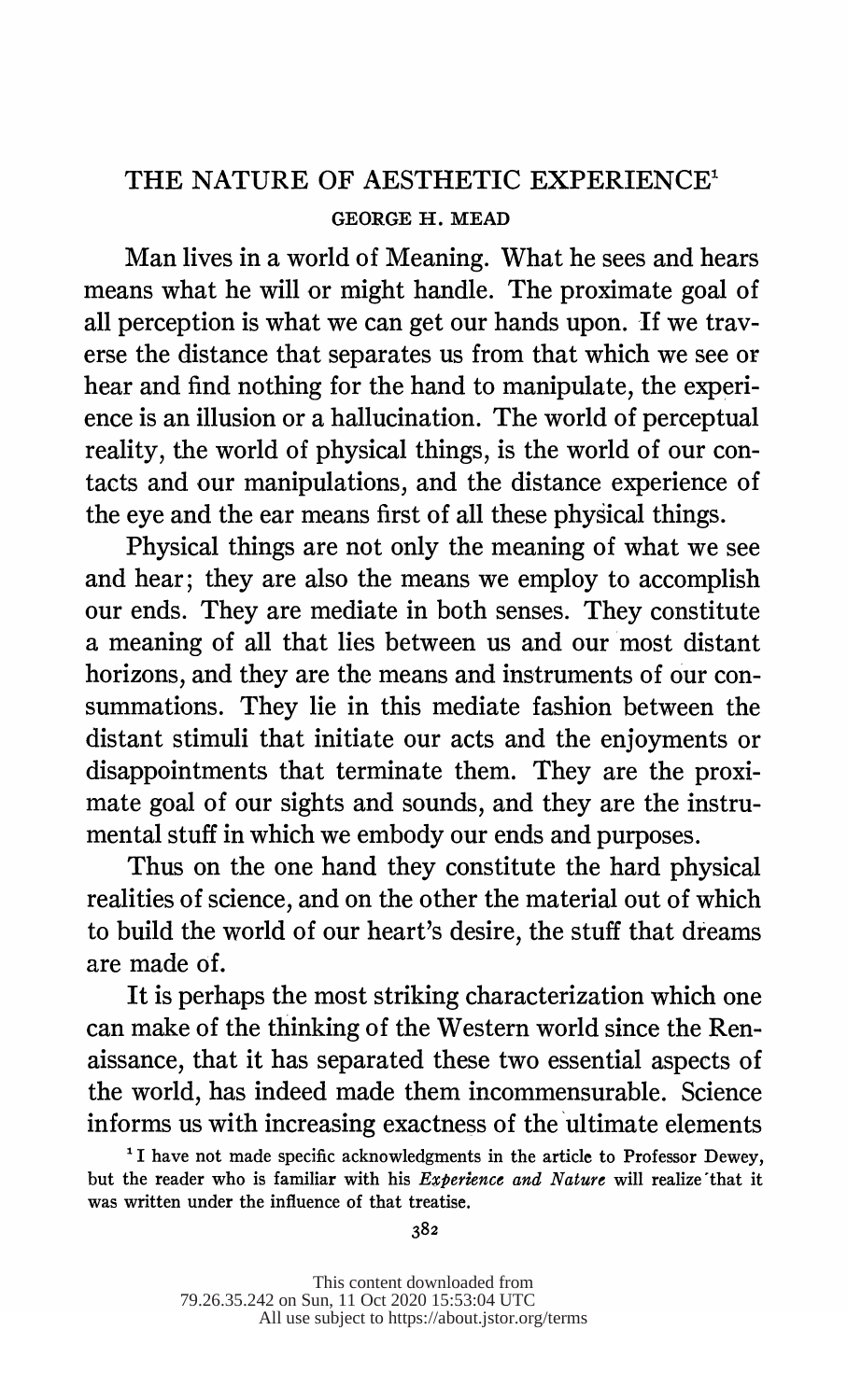of stuff or energy out of which the universe is made, and how they change. The world that rewards or defeats us, that en tices or repels us, our remunerations and frustrations, our de lights and distresses, what is finally significant and worthy of our effort, the beauty, the glory, and the dream, cannot be for mulated in the language of exact science, nor have we found any common vernacular in which we can speak of the world of physical things and the values which after all they subtend.

 This break between the definition of the things that con stitute the means and the ends and values which they embody is not confined to the description of physical instruments and their uses, for it bisects the field of the social sciences as well. It has made economics the dismal science. It has mechanized and anatomized' psychology. It has made ethics utilitarian, and-aesthetics an affair of esoteric formulae.

 It is not a break that can be healed by a new philosophic formula, though insight that is profound enough can exorcise metaphysical oppositions that have hardened into accepted realities, and exhibit the break as that which lies between the generalized technique of life and the ends and purposes which we have been able to formulate.

 We are all of us engaged in complicated social activities whose accomplishments lie hopelessly beyond our apprecia tion. History later will lift out the ramifications of the un numbered co-operative acts which have led up to what will be significant and desirable in human experience, but the indi vidual experiences that have gone to make the achievement will never share in this significance. Closer at hand we see the routine and drudgery of countless uninterested hands and minds fashion in factories and mines the goods for which men give their wealth and themselves, and in the enjoyment of which men may be bound together in common interests which were quite divorced from their manufacture. Indeed, this is the definition of drudgery, the blind production of goods, cut off from all the interpretation and inspiration of their com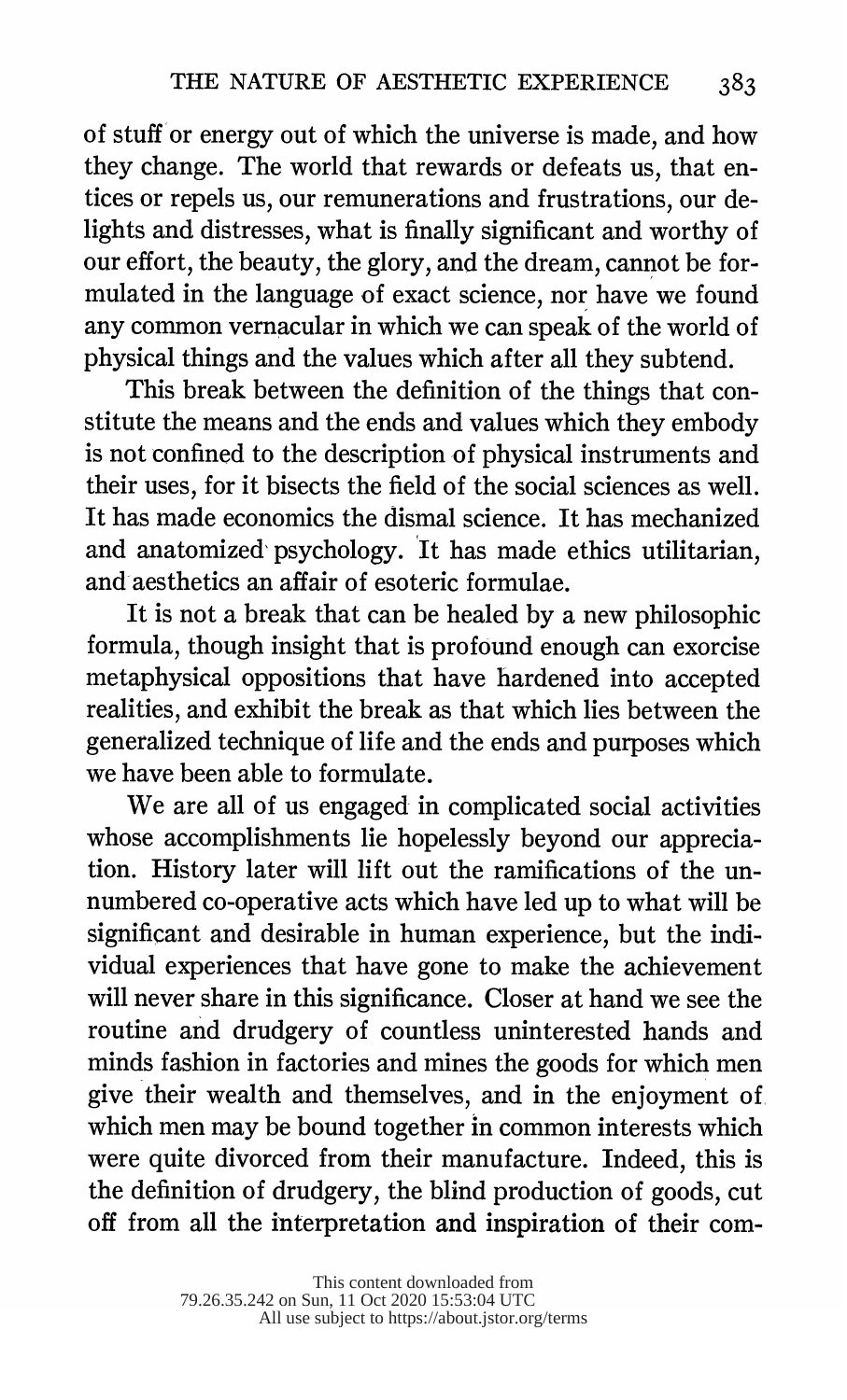mon enjoyment. It is the tragedy of industrial society that division of labor can interrelate and exploit the social nature of men's technical production so far in advance of their com mon fruitions, that all the earned significance of the work of our hands is foreign to its elaborate technique.

 It has been the inspiration of universal religions, of politi cal democracy, and later of industrial democracy to bring something of the universal achievement, of the solemn festi val, of common delight into the isolated and dreary activities which all together make possible the blessed community, the state, the co-operative society, and all those meanings which we vaguely call social and spiritual.

 In this intersection of what Professor Dewey has called the technical and the final, this attempted grasping of the con summation of the complex efforts of men in society to infuse meaning into the detail of existence, aesthetic experience may be isolated as a separate phase. What is peculiar to it is its power to catch the enjoyment that belongs to the consumma tion, the outcome, of an undertaking, and to give to the im plements, the objects that are instrumental in the undertak ing, and to the acts that compose it something of the joy and satisfaction that suffuse its successful accomplishment.

 The beatitude that permeates the common striving of men after an infinite God of their salvation, belongs to the cathe dral. The delight which follows upon successful adjustment of one's body to the varied reactions to the elements of a land scape flows over into the landscape itself. The pleasure that imbues our bodily and social balance of reaction to a human form inspires the statue. The felicity that animates harmoni ous movements of men runs through the dance. To so con struct the object that it shall catch this joy of consummation is the achievement of the artist. To so enter into it in nature and art that the enjoyed meanings of life may become a part of living is the attitude of aesthetic appreciation.

I have presented aesthetic experience as a part of the at-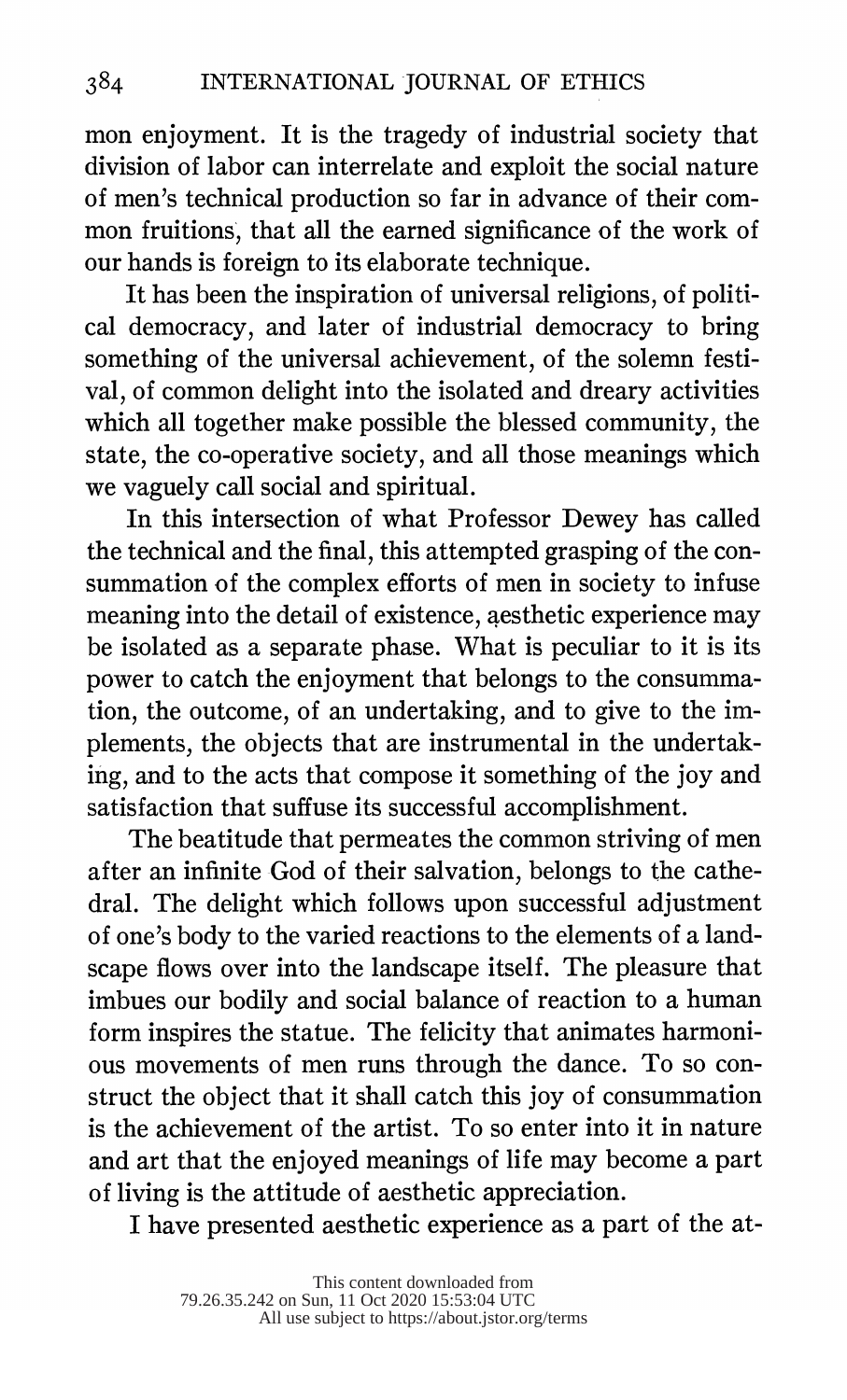tempt to interpret complex social life in terms of the goals toward which our efforts run. The other parts are the reli gious, political, educational, hygienic, technical undertakings among others, which attempt to look into the future of our common doings, and so select and fashion the ends we want that we can direct and interpret our immediate conduct. These endeavors do not carry with them the satisfactions that belong to finalities. They are infected by the interest which belongs to the fashioning of means into ends, to the shaping and testing of hypotheses, to invention and discovery, to the exercise of artisanship, and to the excitement of adventure in every field. It is the province of action, not that of apprecia tion. Our affective experience, that of emotion, of interest, of pleasure and pain, of satisfaction and dissatisfaction, may be roughly divided between that of doing and enjoying, and their opposites, and it is that which attaches to finalities that characterizes aesthetic experience.

 And the intellectual attitudes are as markedly different. In the fashioning of means into ends, in the use of tools, and the nice adjustment of people and things to the accomplish ment of purposes, we give attention only to that which for wards the undertaking; we see and hear only enough to recog nize and use, and pass from the recognition to the operation; while in appreciation we contemplate, and abide, and rest in our presentations. The artisan who stops to sense the nice perfection of a tool or a machine has 'interrupted its use to appreciate it, and is in an aesthetic mood. He is not interested in its employment, he is enjoying it. The statesman who turns from the construction of his speeches, the ordering of his statistics, the meeting of political opposition, the whole tech nique of putting across his projects for bettering conditions and life of children, to the picture of their healthful and joy ous life, is for the time being no longer in action. He is savor ing the end that he is fashioning into practicable politics. When one stops in his common labor and effort to feel the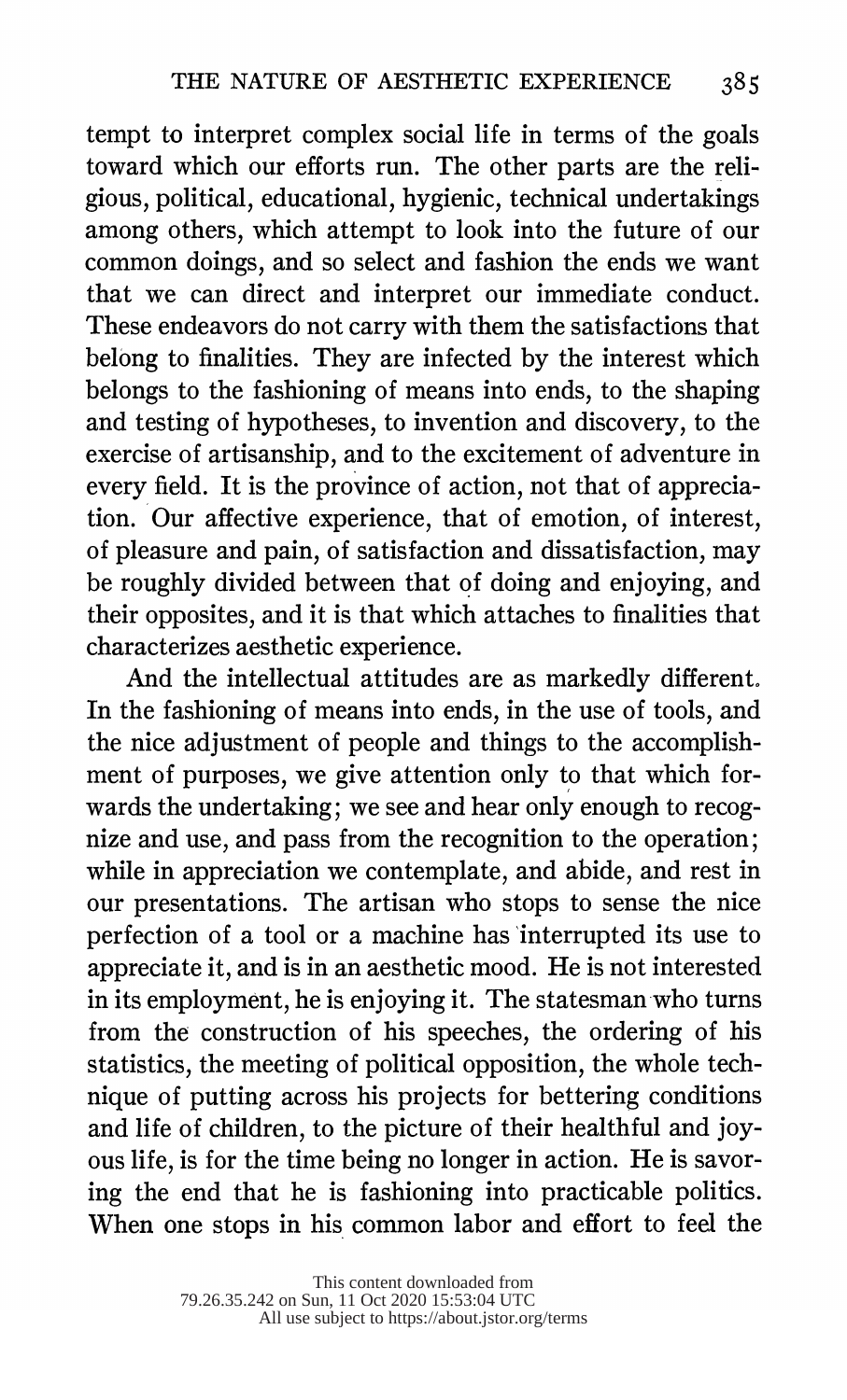surety of his colleagues, the loyalty of his supporters, the re sponse of his public, to enjoy the community of life in family, or profession, or party, or church, or country, to taste in Whit manesque manner the commonalty of existence, his attitude is aesthetic. In the arts it appears in appropriate decoration, that which infuses the spirit of the meaning of the instru ment into its structure and adornment, that which informs our equipment and mediate efforts with the significance and splen dor of their accomplishments. It adds distinction to utility, and poetry to action, "the joy of elevated thoughts, the sense sublime of something far more deeply interfused" to our best and finest efforts. It comes in healthful pulses in the most strenuous enterprises, as we stop in climbing great mountains to gather not only breath and refreshment, but the charm and magnificence that each fresh étape reveals. From time imme morial men have dedicated them as festivals, and solemn con courses.

 While this aesthetic attitude which accompanies, inspires, and dedicates common action finds its moment of ideal final ity in future achievement, the material in which its signifi cance and beauty is fashioned is historic. All the stuff with which the most creative imagination works is drawn from the storehouses and quarries of the past. All history is the inter pretation of the present, that is, it gives us not only the direc tion and trend of events, the reliable uniformities and laws of affairs, but it offers us the irrevocableness of the pattern of what has occurred, in which to embody the still uncertain and unsubstantial objects we would achieve. We import the final ities of past victories and defeats into the finalities of the un certain future. The solidity and definiteness and clarity of our undertakings are the donation of the past.

 All this is healthful and normal. In its perfection it reaches the field of the fine arts, but it involves the creative imagina tion and aesthetic appreciation of the least artistically en dowed of those who are fortunately engaged in the rewarding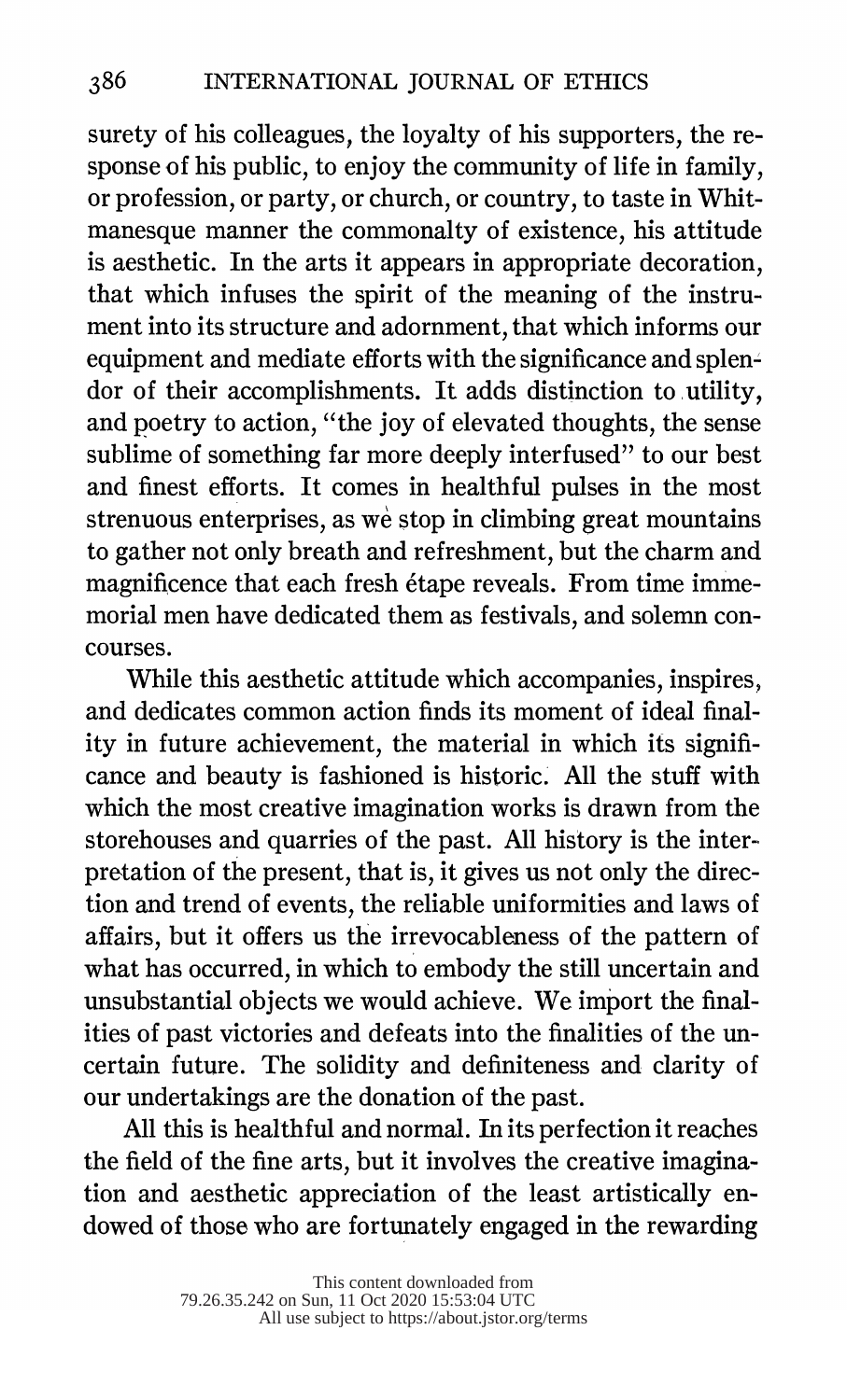undertakings of life. But those that can import the aesthetic experience into activity must be fortunately engaged and en gaged in rewarding undertakings. And this means more than the mere adaptation of means to end, the mere successful co operative fashioning of the goods which are enjoyed in com mon. The enjoyment of its ultimate use must be suggested by the intermediate steps in its production, and flow naturally into the skill which constructs it. It is this which gives joy to creation, and belongs to the work of the artist, the research scientist, and the skilled artisan who can follow his article through to its completion. It belongs to co-ordinated ef forts of many, when the rôle of the other in the production is aroused in each worker at the common task, when the sense of team play, esprit de corps, inspires interrelated activities. In these situations something of the delight of consummation can crown all intermediate processes.

 It is unfortunately absent from most labor in a modern competitive industrial society. But the thirst for enjoyment is still there, and the imagination, deprived of its normal func tion. When the goal is too far removed in time and method of approach, the imagination leaps to the ultimate satisfactions which cannot be fused with the uninteresting detail of prep aration, and day-dreaming supervenes and cuts the nerve of action. Normal aesthetic delight in creation is the recovery of the sense of the final outcome in the partial achievement, and gives assurance to the interest of creation. In day-dream ing it is the very lack of connection between means and the end that leads one to the Barmecide feast of an end that is not expressed in terms of means. In the aesthetic appreciation of the works of great artists, what we are doing is capturing val ues of enjoyment there, which fill out and interpret our own interests in living and doing. They have permanent value be cause they are the language of delight into which men can translate the meaning of their own existence. But prerogative fine art has never been the dominant language of men's hearts,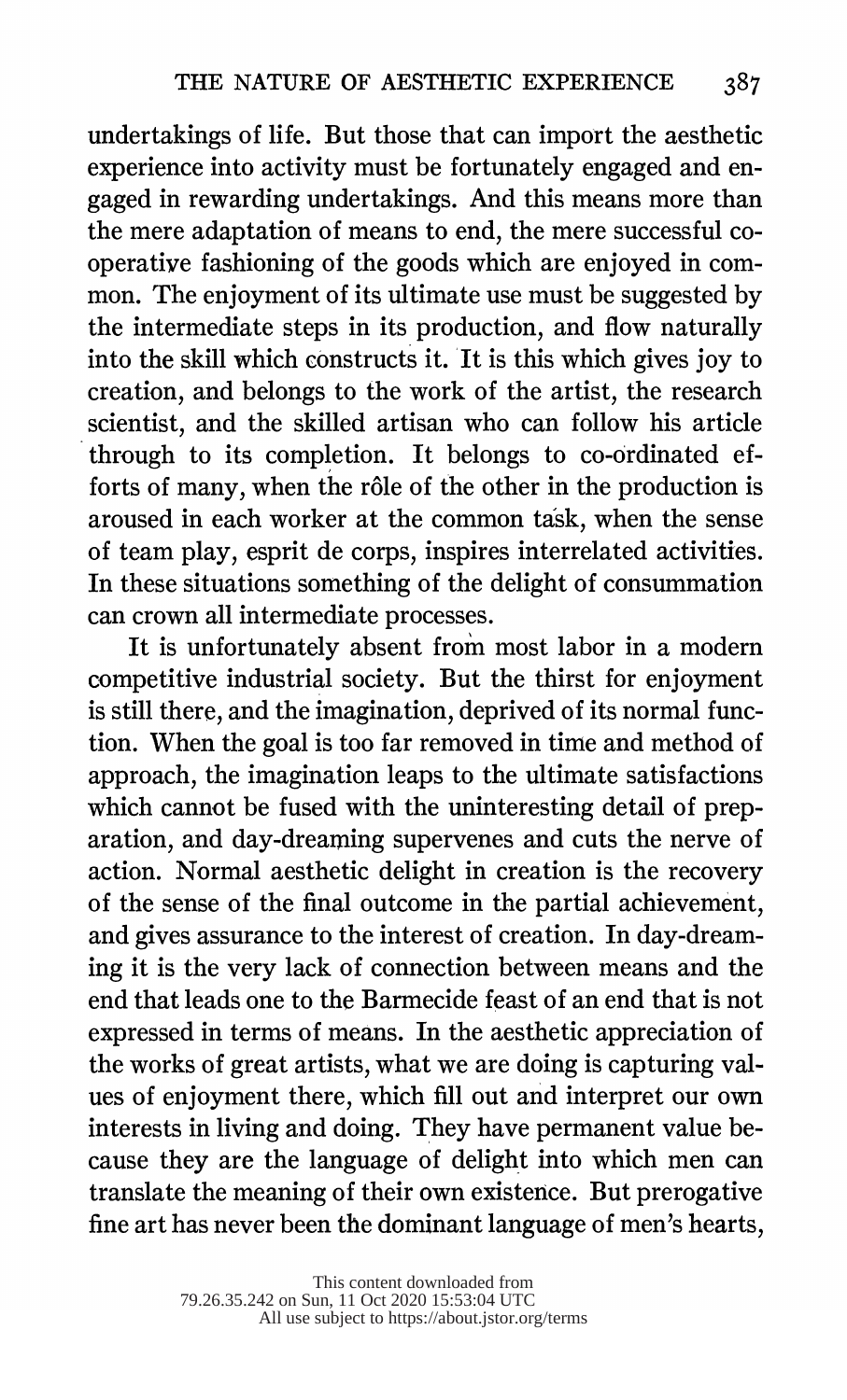and even before the industrial revolution and the introduction of machine production, drudgery occupied most men's hands, and reverie-the field of the day-dream--was the ever-pres ent escape from its ennui. It is silly and inept to offer hopeless counsels of perfection, to undertake by the spread of so-called culture to replace the consummatory objects in men's reveries by the imagery of great artists, or to replace machine produc tion by medieval artisanship. To be sure no one does baldly offer such programs, but so far as the aesthetic character of the reverie has been considered, and in so far as men have in veighed against machine industry as crushing out the artistic impulse such programs would be fair implications. From the standpoint of pathology, Freudian psychology has at least recognized the serious importance of the reverie as a field of escape, while organized labor has at least made evident that the factory organization of drudgery has put a social value into it which lifts it out of the field of mere painful effort.

 Under the most favorable conditions, one cannot say un der normal conditions, a man's work would be in itself inter esting, and apart from the immediate interest in the opera tion, the sense of the whole that he is completing would grow with the advancing production, and give him aesthetic de light. The imagery which would provide this comes from the stream of reverie, but in the absence of these fortunate condi tions, agreeable pictures of satisfied longings are apt to flood his mind, and they are likely to answer to the so-called inferi ority complexes. It is true that just in so far as we can endow men with the gift of artisanship, creative impulse in any direc tion, and provide them with the opportunity of expressing it, in so far we will give them opportunity for aesthetic delight in the midst of their labor, but with humanity as it is and society as it is this is frankly impossible, though just in the degree to which it is possible to add creative interest to work, will aesthetic delight be added to labor.

On the other hand, in the words of Professor Dewey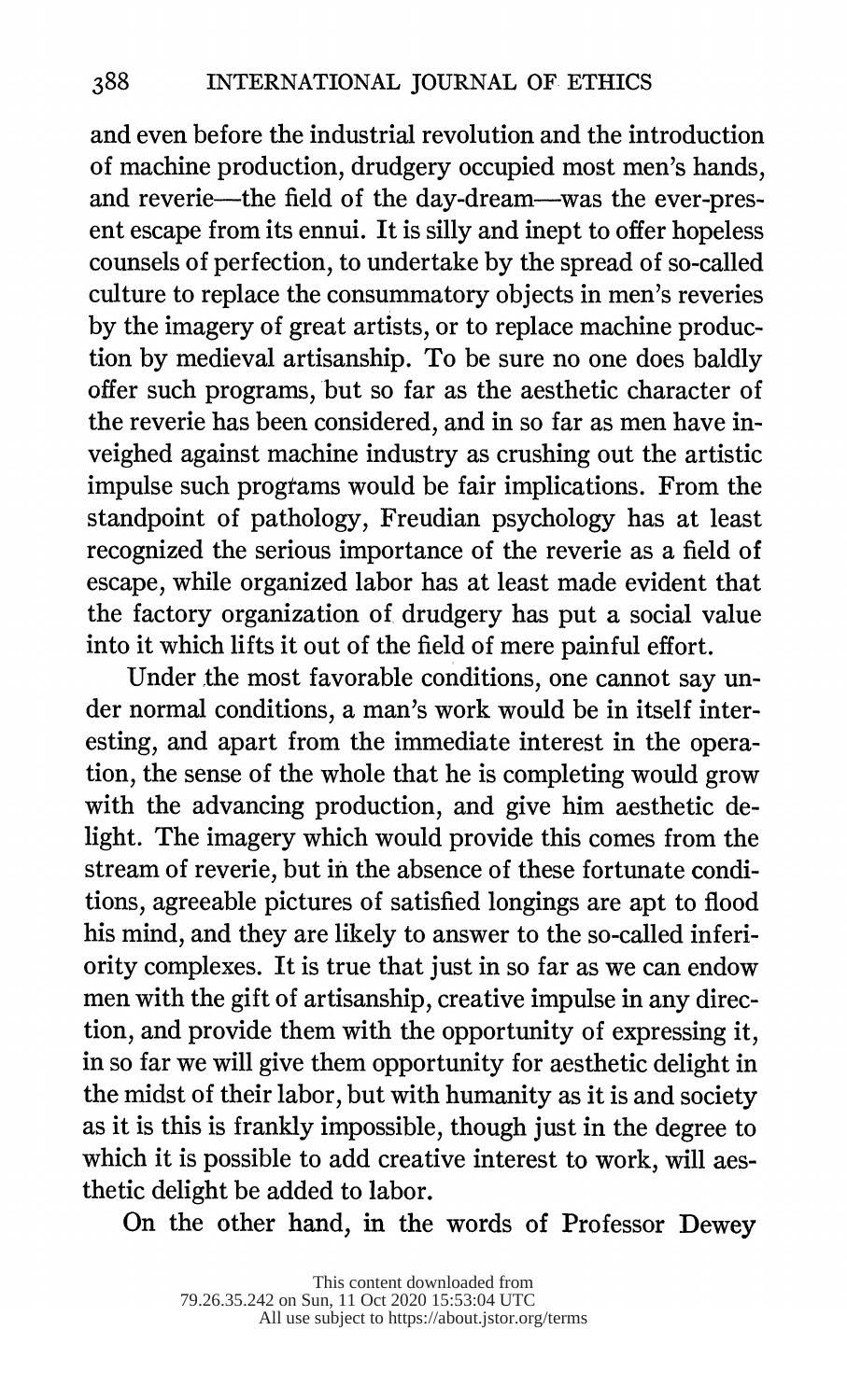"shared experience is the greatest of human goods," and if out of the drudgery that men put through together there arises a social end in which they are interested, achieving this end will have its delight, and in so far as this end can involve the tasks themselves, the dignity and delight of the social realization will suffuse the tasks. This socializing of industry, of which the Guild Socialists have presented a rather impossible pro gram, offers the ultimate escape from unaesthetic toil. Every invention that brings men closer together, so that they realize their interdependence, and increase their shared experience, which makes it more possible for them to put themselves in each other's places, every form of communication which enables them to participate in each other's minds, brings us nearer this goal. While we marvel at the new inventions which enable us to pass into the experiences of others, we perhaps fail to realize the unrecognized, unconscious pressure of the isolated individual in modern society. The isolated man is the one who belongs to a whole that he yet fails to realize. We have become bound up in a vast society, all of which is essen tial to the existence of each one, but we are without the shared experience which this should entail. The pressure upon the in ventor will not cease until the isolation of man within society has passed.

 Two of these mechanisms have spread the pattern of men's reveries before our outward eyes, the daily press and the movie film. With marvelous exactness they have copied the type of happening, and the sort of imagery, that run be hind the average man's eyes and fill up the interstices of overt conduct, and they emphasize and expand what is needed to render the reverie vivid and concrete.

 The newspaper has, of course, other functions. The most important of these is purveying the news. The theory of an acquisitive society is that news is valuable. One is willing to pay for it. Its value varies with its truth. Theoretically the newspaper which comes into the market with guaranteed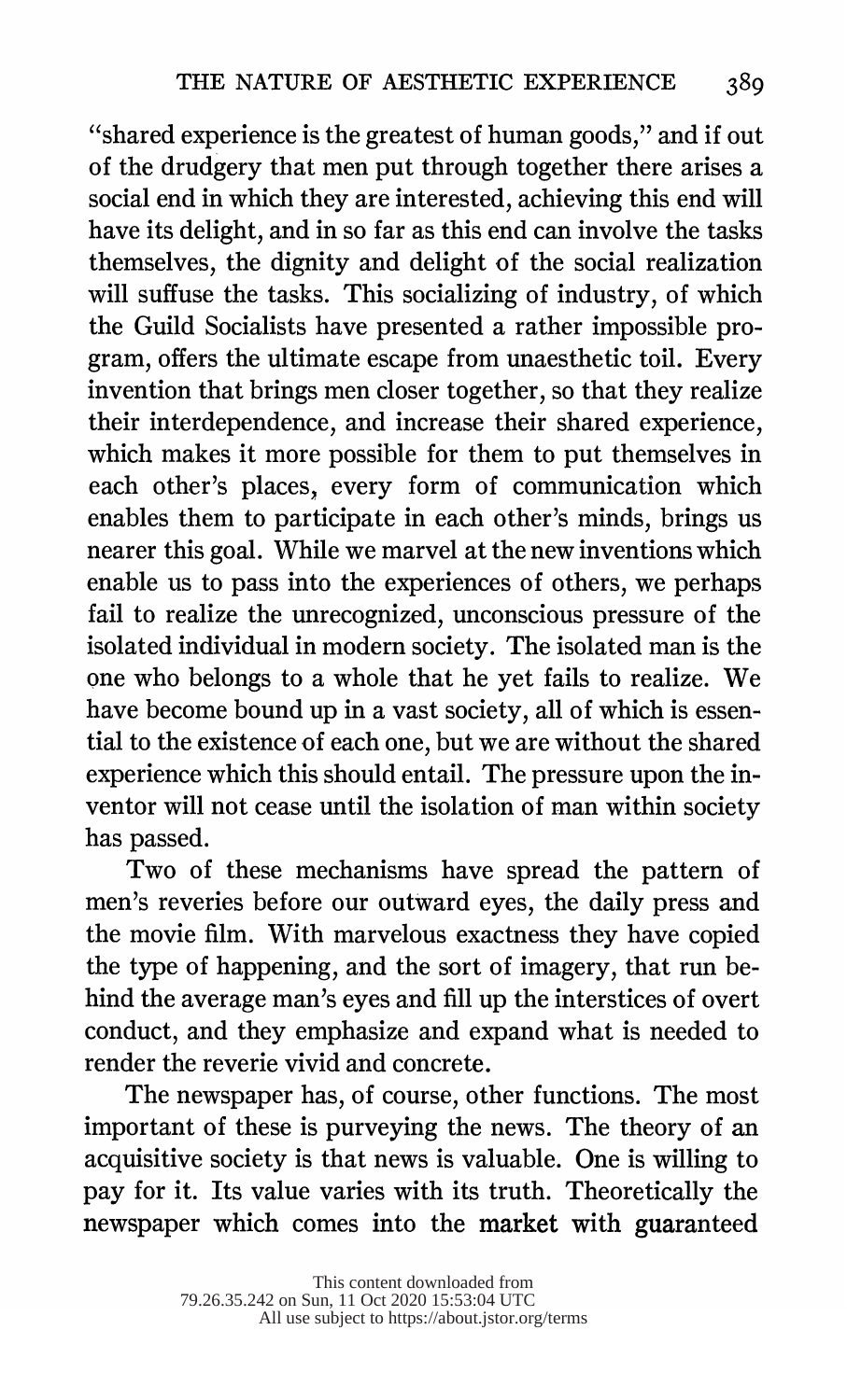goods will outsell its competitors, but this is to reckon with out the host, or in this case without the reverie. There are cer tain limited fields, such as the stock market, and the results of the last election, in which the truth value of news holds abso lutely. Outside of these fields, and the farther one gets away from them, the more does the enjoyability, the consummatory value, of the news bulk in value on the market. The reporter is generally sent out to get. a story, not the facts. Further more, newspapers are organs-organs of certain fairly defined groups. They demand that the news shall take the forms which conform as far as possible to the results desired by these groups. It is this realm of the reverie—of imagined enjoyable results-which dictates the policy of the daily press.

 Whether this form of the enjoyed result has an aesthetic function or not depends upon whether the story of the news, after being thrown into this acceptable form, serves to inter pret to the reader his experience as the shared experience of the community of which he feels himself to be a part. The en joyable imagery may hardly rise above unsatisfied animal im pulses of gain, sex, or hate, but in so far as it has what is called the human appeal, or that of nation, town, or class, it serves to give the man the gratification of his experience as shared by the community to which he belongs. These forms are after all the determining forms which interpret his social experi ence.

 It is evident that these forms will change and, if you like, improve, as the group to which the paper appeals realizes it self in the larger interests and undertakings of the community. It does not necessarily lose its peculiar individuality, but it becomes functional in the greater society in a creative sense. In this sense an intelligent newspaper management may lead its readers, but it can never get far away from the form of the news which their reveries demand.

 The movie externalizes the reverie even more vividly than the daily press. It was foreshadowed by the picture sections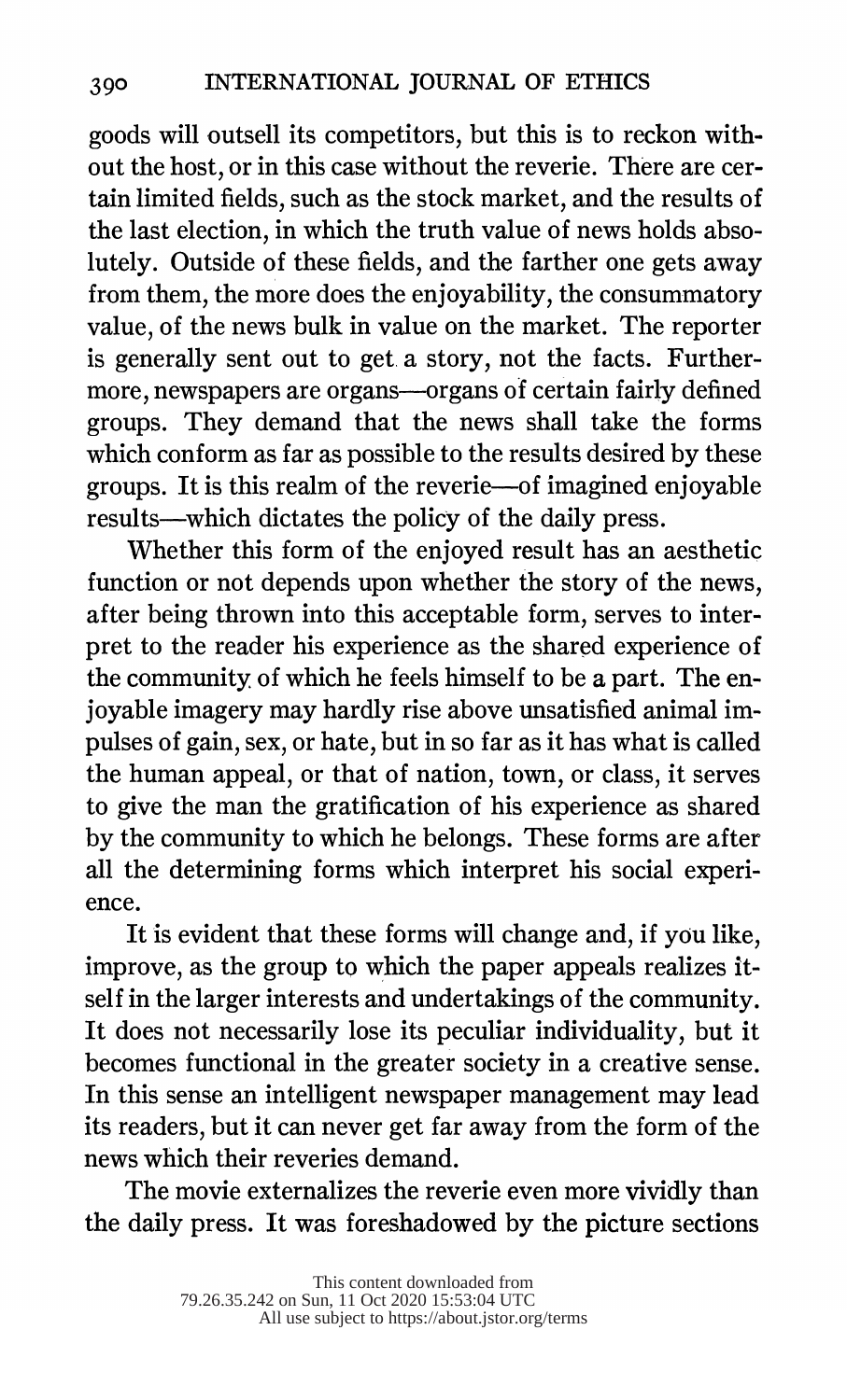of the press. And it has come with a peculiar appeal, for it in tensifies a certain type of enjoyment of which the reverie is at best parsimonious. Our visual images are slight, incomplete, and not readily controlled. We do our thinking in the form of conversation, and depend upon the imagery of words for our meanings. It is only at favored moments that vivid pictures of the past throng the imagination. Visual imagery operates largely in filling out perception, as in reading or in the recog nition of seen objects, rather than in satisfying the inward eye, which was the bliss of Wordsworth's solitude. When mo tion was added to the stereopticon, a certain sort of widely craved delight was flung at the community with open hands. But while this delight, of which nature has been somewhat penurious with us, is greatly exalted in the movie, the signifi cant value of the imagery is minimized. It does not lend itself readily to shared experience. The movie has no creative audi ences such as have been the inspiration of the moving speeches of great actors. Under the power of an orator one is in the per spective of the whole community. He sees the "picture" in his own perspective. The isolation of the members of a compact audience in a movie theater is in crying contrast with the shared response of those that, each at his own breakfast table, read the morning press.

 It is reasonable, therefore, that it should be that which is more private and particular in the reverie that dominates the movie, that is, the escape values. For while the reverie pro vides us with the imagery of common values, the common con summatory experiences, it provides us also with the compen sations for our defeats, our inferiorities, and our unconfessed failures. And what the average film brings to light is that the hidden unsatisfied longings of the average man and woman are very immediate, rather simple, and fairly primitive. And this is not without its consolations. The thus unwittingly con fessed defeats of men are not of the wide and generous im pulses. It is that which is rather primitive in us that is re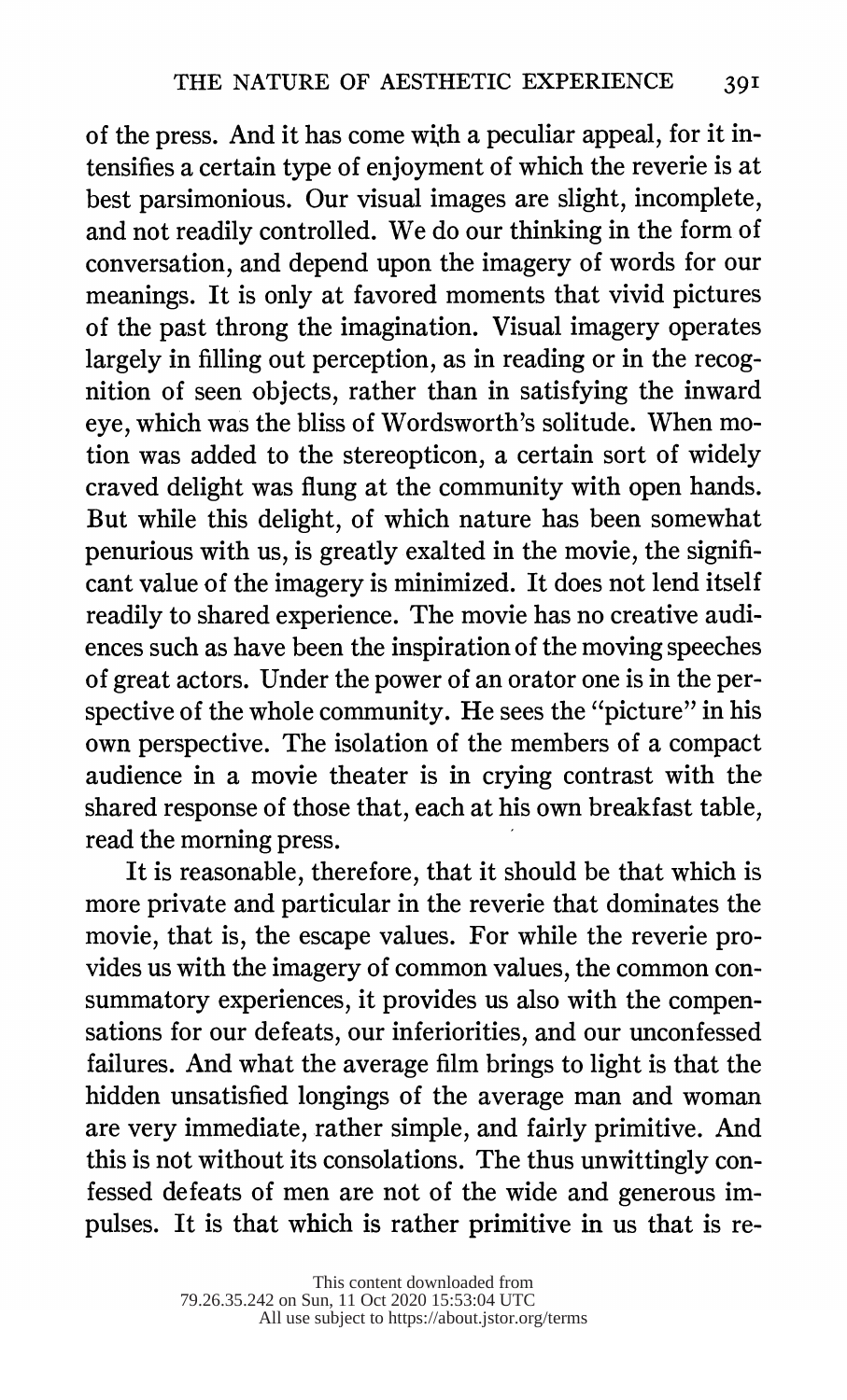pulsed in modern society. At least, judged by this standard, it may be guessed that whatever defeats meet men's efforts to reach the larger social goods, the efforts themselves in their shared experiences have been rewarding. They do not give rise to inferiority complexes. The compensatory and escape values are not the only ones that find expression in the movie, but I think they are the dominating values, and in large meas ure fix the public's taste and, therefore, select the themes for most of the films.

 One cannot without vivid curiosity watch the effect which the sudden release of this function of the reverie will have on the community. The man who finds sidesplitting humor in the near-disasters of Charlie Chaplin is presumably finding compensation for some repressed primitive tendencies to in flict suffering and pains upon his enemies. Does this discovery of a situation in which one may enjoy unreproved the terrors and fright of another quicken the old impulse and render him callous to the sufferings of others? I think not. I think the experience is rather a catharsis, in an Aristotelian phrase, than a reversion. Nor does the physically timid man become more courageous from watching with compensatory delight Doug Fairbanks annihilate a nest of bandits. But there should be a certain release, and relief from restraint, which comes from the fulfilment of the escape reaction with a richness of imagery which the inner imagination can never offer. If these escape reactions play any legitimate part in the economy of keeping house with one's self, and I think they do, the elabo ration of them at just the point where the imagination fails should emphasize that function, and the enjoyed imagery is genuinely aesthetic.

 Whether or not the escape reaction is a dominant interest in the movie public in determining the type of film, there is a vast number of them that do not answer to that motive. Some of them appeal simply to interest in a story vividly told in pic tures, to a sympathetic love of adventure, and to the response